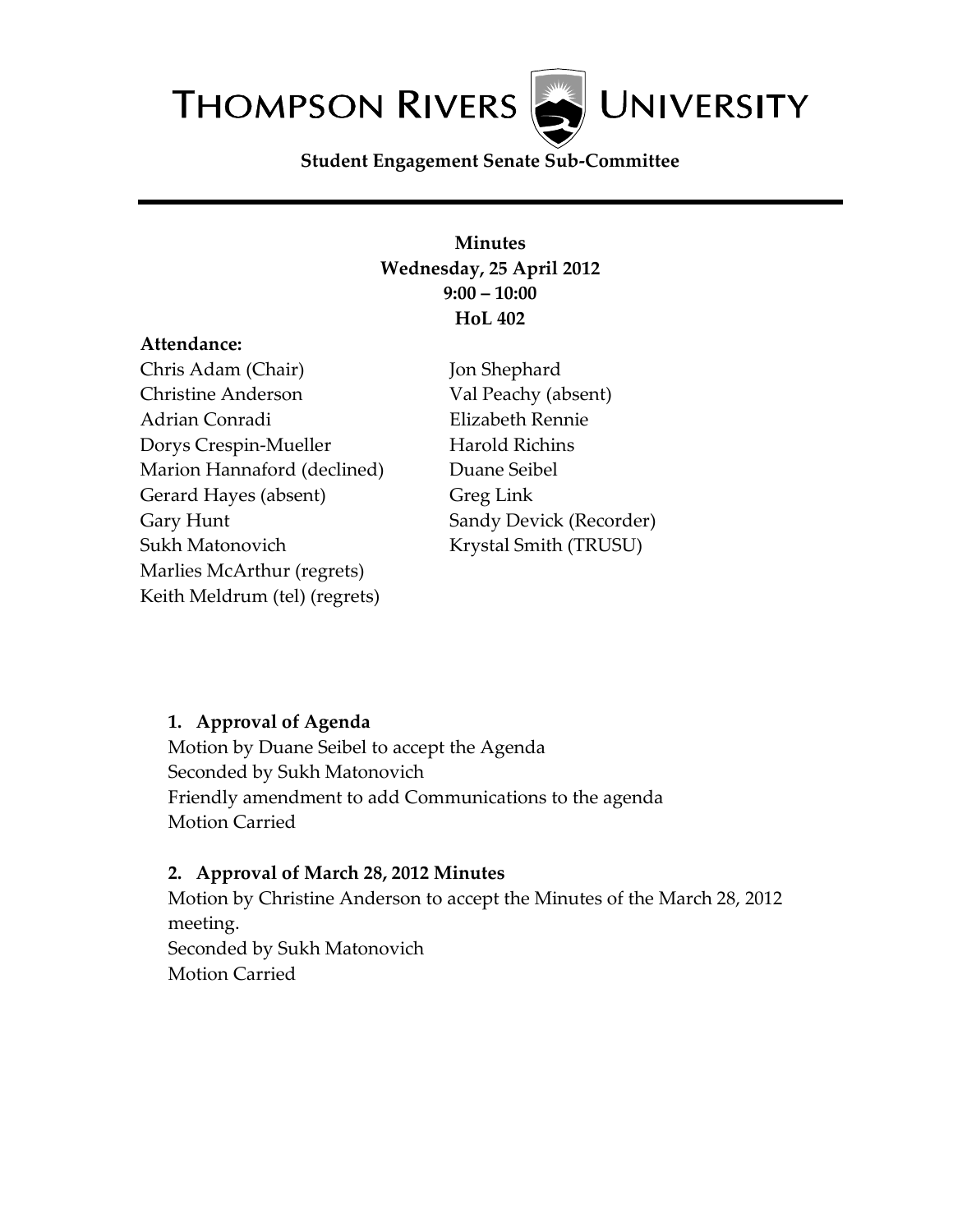### **Business Arising**

### **1. Terms of Reference Review**

**i. Review of responsibilities of the Committee:**

Motion by Dorys Crespin-Mueller to accept the revised responsibilities and forward it to the Steering committee Seconded by Adrian Conradi Motion carried

**ACTION**: Christine Adam will submit revised responsibilities to the Steering Committee

# **Composition and Responsibilities**

**Responsibilities of the Student Engagement Committee:**

- Advise Senate on policies, practices and all matters related to student support and service, including measures to achieve the goals set out in the University Strategic Plan and the Academic Plan.
- Advise Senate on measures to foster and ensure the linkage between student support activities, and the academic, budgetary and other priorities of the University.
- Produce an annual written report outlining the committee's activities related to the two items above

## **ii. Review of membership composition of Committee**

Motion by Duane Seibel to revise the membership list. It should continue with the TRU World rep, add an Aboriginal Education rep, remove one OL rep, the Student and Judicial Affairs Manager and the Registrar. Also the wording for Athletics, Ancillary, and IPA should be changed to indicate that a representative or designate can be assigned by those areas.

Seconded by Jon Shepard Carried

- Faculty will have a two year term starting on July  $1<sup>st</sup>$  of each year.
- Each Faculty member will have alternating start date to create an overlap.
- One Faculty member needs to be on Senate because this is a subcommittee of Senate.
- Students are selected by TRUSU so this committee should request a preference for a student who is a member of senate.

**ACTION:** Christine Adam will submit revised membership composition to the Steering Committee

- **2. Activities inventory – Dorys Crespin-Muelller (Stephanie)**
- IPA will be sending out a student engagement inventory request in electronic form to Deans who will forward this to Faculty Councils to complete
- This form should be returned to IPA by May 31, 2012